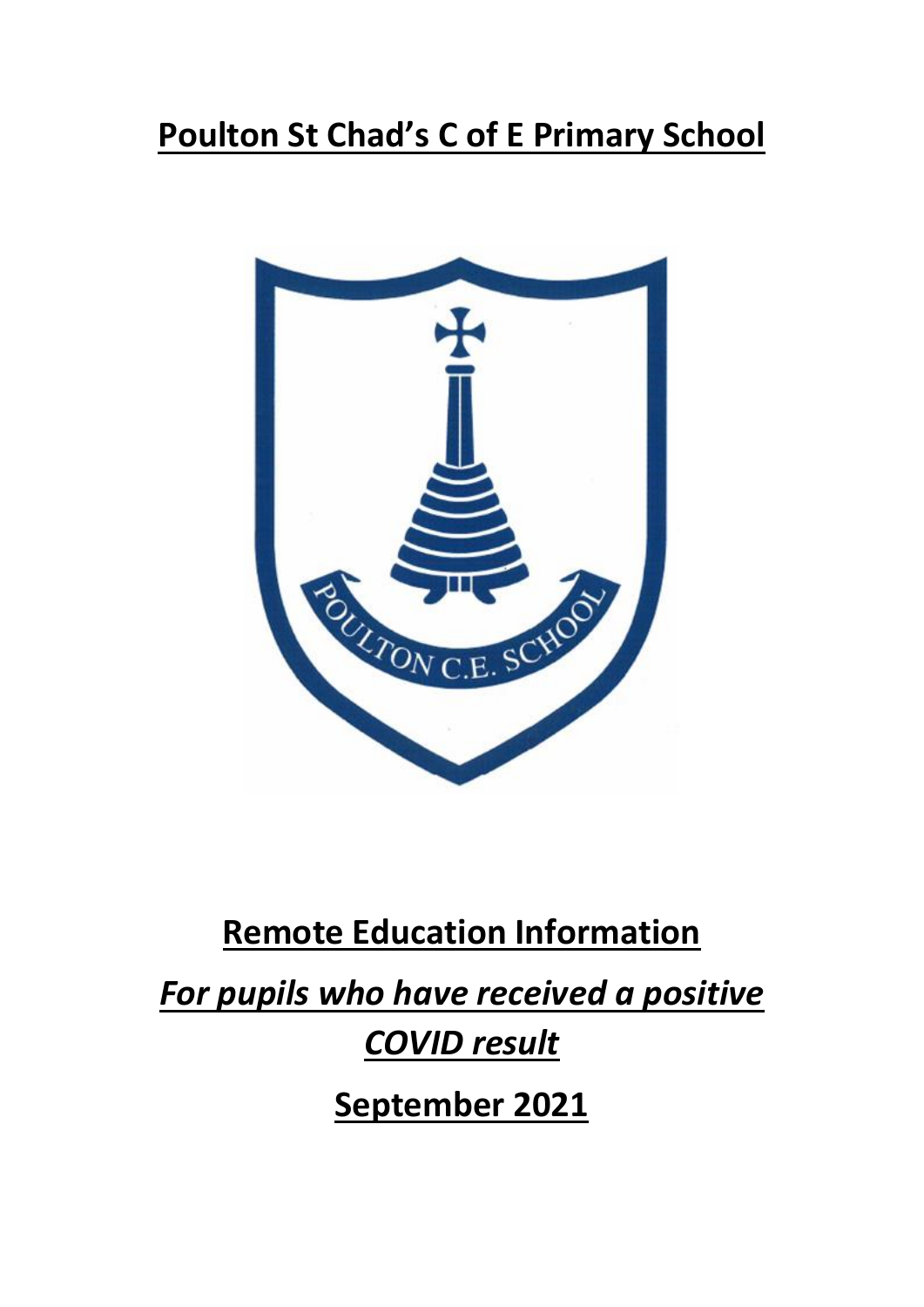## **The remote curriculum: what is taught to pupils at home?**

Children are provided with a broad and balanced curriculum which is as much in line with our whole school curriculum as possible. This is appropriately sequenced so that knowledge and skills are built incrementally. We teach the same curriculum remotely as we do in school wherever possible and appropriate. Where it is not possible to replicate normal classroom provision, activities and tasks are modified accordingly.

### **How long can I expect work set by the school to take my child each day?**

We expect that remote education will take pupils broadly the following number of hours each day:

| <b>Key Stage 1</b> | 3 hours a day on average across<br>the cohort, with less for younger<br>children |
|--------------------|----------------------------------------------------------------------------------|
| <b>Key Stage 2</b> | 4 hours a day                                                                    |

The remote education we provide mirrors the skills, knowledge and concepts that we are delivering in school. We have ensured that the lessons, activities and work for home learning are the same as the lessons, activities and work in school, at times it may need to be adapted.

### **Once a positive result has been reported, teachers will upload work the following afternoon via Seesaw.**

#### **How will my child be taught remotely?**

The remote education provision differs from EYFS to KS1, from KS1 to KS2.

Daily tasks/activities may include written, audio or video explanations. Audios and videos may be recorded by a teacher but are not necessarily recorded by St Chad's teaching staff: e.g. video content from websites